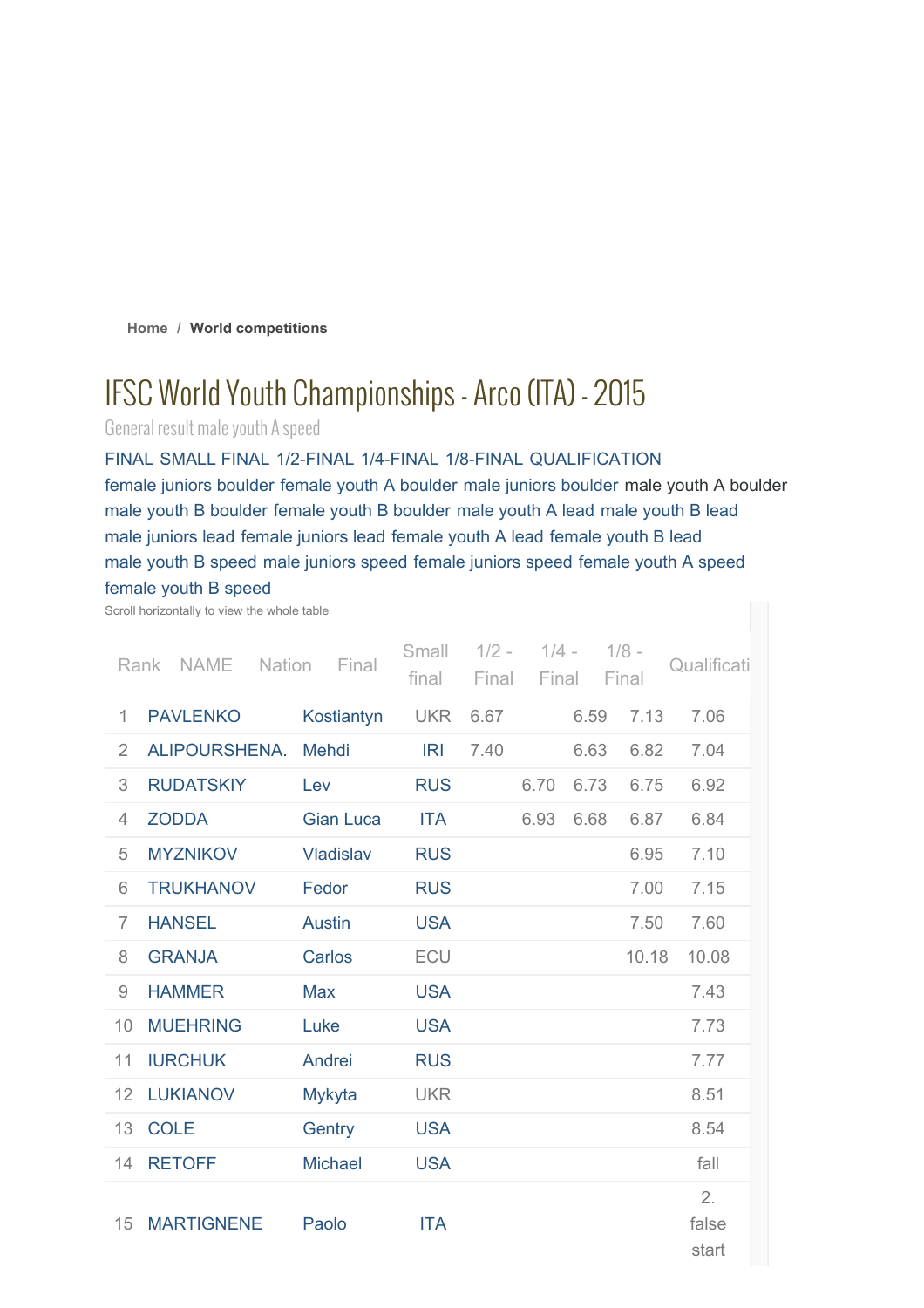| 16 | <b>POPOV</b>        | <b>Ilia</b>     | <b>RUS</b> | fall |
|----|---------------------|-----------------|------------|------|
| 17 | <b>VALENCIA</b>     | Danny           | ECU        |      |
| 18 | <b>KOSTYUKOV</b>    | Roman           | <b>KAZ</b> |      |
| 19 | <b>DMITRIIEV</b>    | Kostiantyn      | <b>UKR</b> |      |
| 20 | <b>MYRZABEKOV</b>   | Alimzhan        | <b>KAZ</b> |      |
| 21 | <b>BOROZENETS</b>   | Anton           | <b>UKR</b> |      |
| 21 | <b>INGRAMI</b>      | Giacomo         | <b>ITA</b> |      |
| 23 | <b>MYDLARZ</b>      | <b>Mateusz</b>  | <b>POL</b> |      |
| 24 | <b>SABUROV</b>      | <b>Denis</b>    | <b>KAZ</b> |      |
| 25 | <b>OBERDORFER</b>   | Anselm          | <b>GER</b> |      |
| 26 | <b>KOGAY</b>        | Gleb            | <b>KAZ</b> |      |
| 27 | <b>CINGARI</b>      | Alessandro      | <b>ITA</b> |      |
| 28 | <b>KRUTIL</b>       | Pavel           | <b>CZE</b> |      |
| 29 | <b>ANDRIYENKO</b>   | Anton           | <b>KAZ</b> |      |
| 30 | <b>PANG</b>         | Runlin          | <b>CHN</b> |      |
| 31 | <b>MARSCHNER</b>    | <b>Kim</b>      | <b>GER</b> |      |
| 32 | <b>ALTANCHEV</b>    | <b>Hristo</b>   | <b>BUL</b> |      |
| 33 | <b>BOGUSZ</b>       | Grzegorz        | <b>POL</b> |      |
| 34 | <b>SMIGA</b>        | Adam            | <b>CZE</b> |      |
| 35 | <b>PARMENTIER</b>   | Hugo            | <b>FRA</b> |      |
| 36 | <b>LEHMANN</b>      | <b>Sascha</b>   | <b>SUI</b> |      |
| 37 | <b>ARYA</b>         | Reza            | <b>INA</b> |      |
| 38 | <b>LIPARTELIANI</b> | Sandro          | <b>GEO</b> |      |
| 39 | LEE                 | <b>Sungsu</b>   | <b>KOR</b> |      |
| 40 | <b>MORALES</b>      | <b>Erick</b>    | <b>GUA</b> |      |
| 41 | <b>POBE</b>         | Katleho         | <b>RSA</b> |      |
|    | 42 AMALER           | Jacob           | <b>RSA</b> |      |
| 43 | <b>CURTIS</b>       | Jaya            | <b>RSA</b> |      |
| 44 | <b>MEINEL</b>       | <b>Nicholas</b> | <b>RSA</b> |      |
|    | 45 LEE              | Seungbeom       | <b>KOR</b> |      |
|    | 45 LEE              | Yongsu          | <b>KOR</b> |      |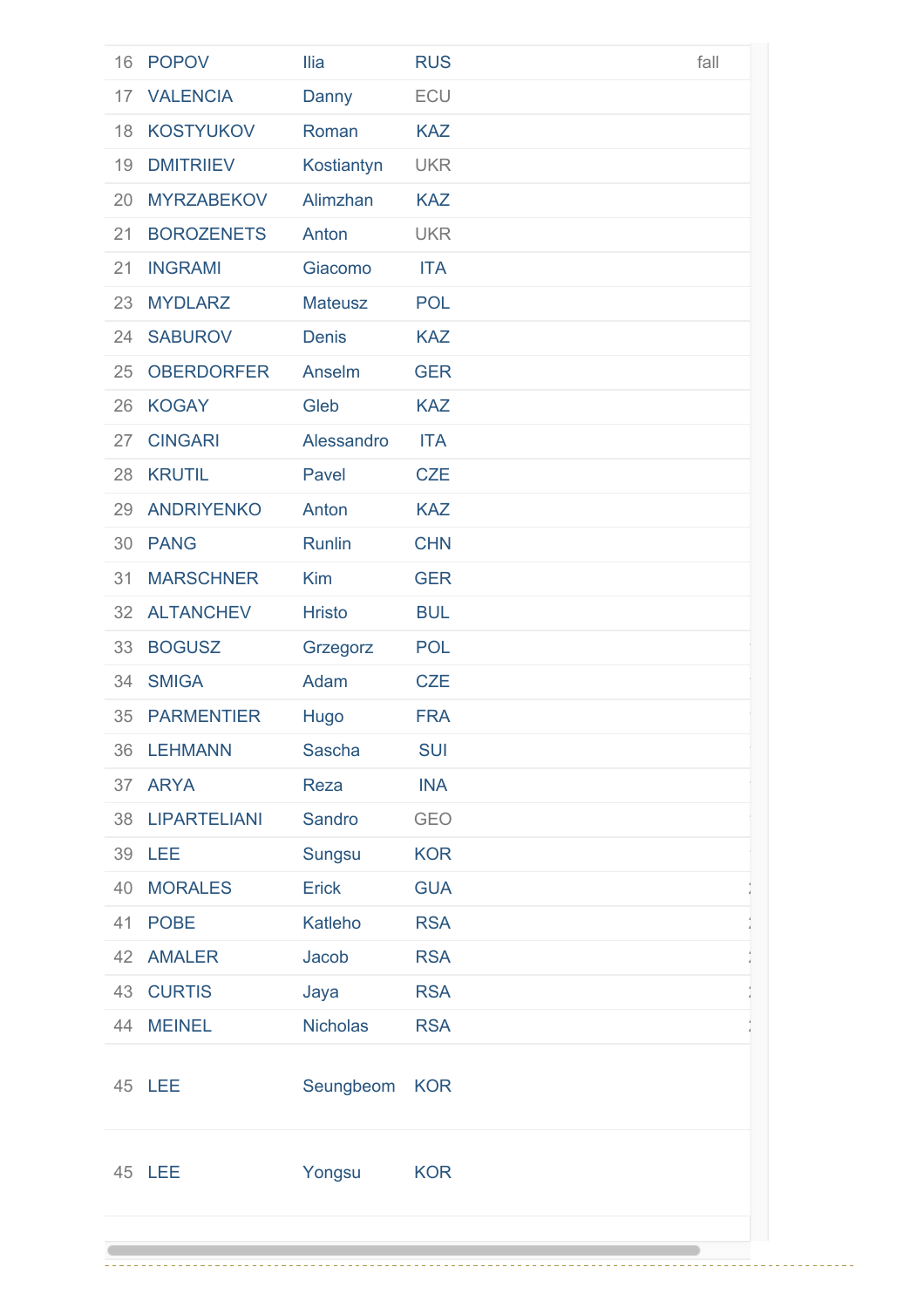## IFSC PARTNERS



# IFSC

- Members news
- Structure
- Our Values
- IFSC Contacts

# ANTI-DOPING

- World Anti-Doping-Agency
- Therapeutic Use Exemption

### SPORT

- Event Calendar
- Results & Ranking
- Rules Last Updates
- Application Calendar
- Sport Contact

### MEDIA

- Media Accreditations
- Photo Gallery
- Video Gallery
- Media Contact

## PARTNERSHIPS

- IFSC Partners
- Opportunities
- Marketing Campaigns